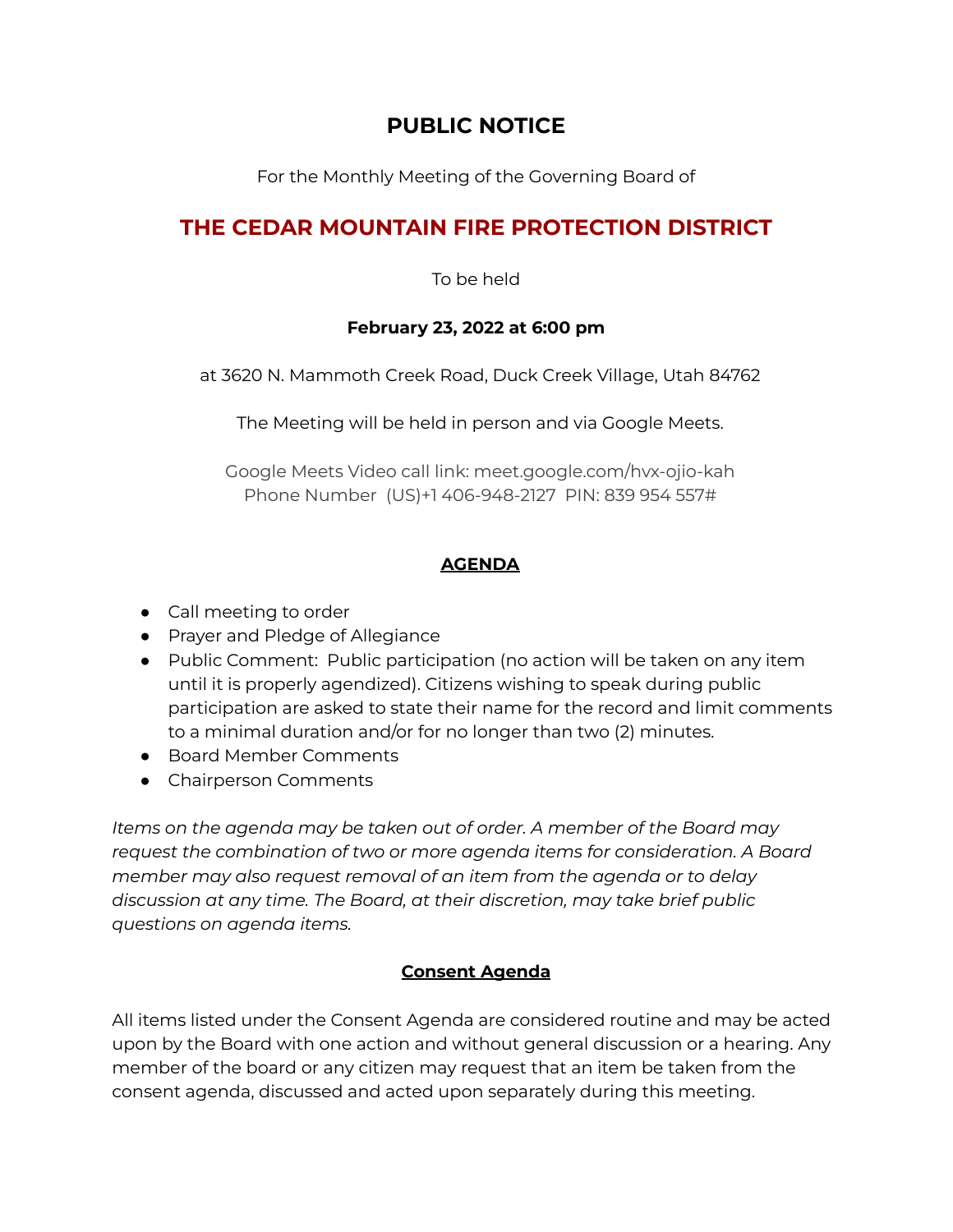- 1. For possible action: Approval of Agenda
- 2. For possible action: Approval of minutes of January 11, 2022 Board Meeting and January 24, 2022 Board Meeting.
- 3. For possible action: Approval of January expenditures.

### **\*\* End of Consent Agenda \*\***

#### **Agenda**

- 4. 6:10pm Treasurer's Report
- 5. 6:15pm Clerk's Report
- 6. 6:30pm District Manager's Report, to include Dust, Snow, Facilities, Equipment, Benefits, etc.; this is a report only and not for action.
- 7. 6:40pm Chief's Report, to include all Fire & EMS operations; this is a report only and not for action.
- 8. 6:55pm Dust Bids: open bids for dust suppression services. Action may include approving vendor(s) for 2022 dust suppression.
- 9. 7:15pm Staffing and Compensation: general discussion about staffing needs and review of District policy regarding raises, COLA, etc. Action may include approving the hiring of select position(s) and/or setting a schedule for raises, COLA, or other compensation.
- 10. 7:30pm 2022 Wildland Season: review of proposed staffing and equipment. Action may include approval of hiring, training, equipment, etc.
- 11. 7:45pm Snow Removal Equipment review recommendations regarding equipment needed for Stations. Action may include approving repairs and/or replacement of equipment or acquiring new equipment.
- 12. 7:55pm Personnel Handbook: review suggested updates to Personnel Handbook. Action may include approving direction for updating the handbook, and/or approving suggested revisions.
- 13. 8:05pm Governing Board Officers and Responsibilities. Action may include approving an executive order updating the board officers and responsibilities.
- 14. 8:10pm Governing Board Terms. Action may include approving an executive order updating the board members and terms.
- 15. 8:15pm District Purchasing Policy: review of Purchasing Policy and discussion of consequences for failure to follow. Action may include approval of a discipline policy tied to the purchasing policy.
- 16. 8:30pm Consultants: review needs for consultants in various areas. Action may include approving hiring of consultants.
- 17. 8:35pm Training: review upcoming training opportunities. Action may include approving training for select staff.